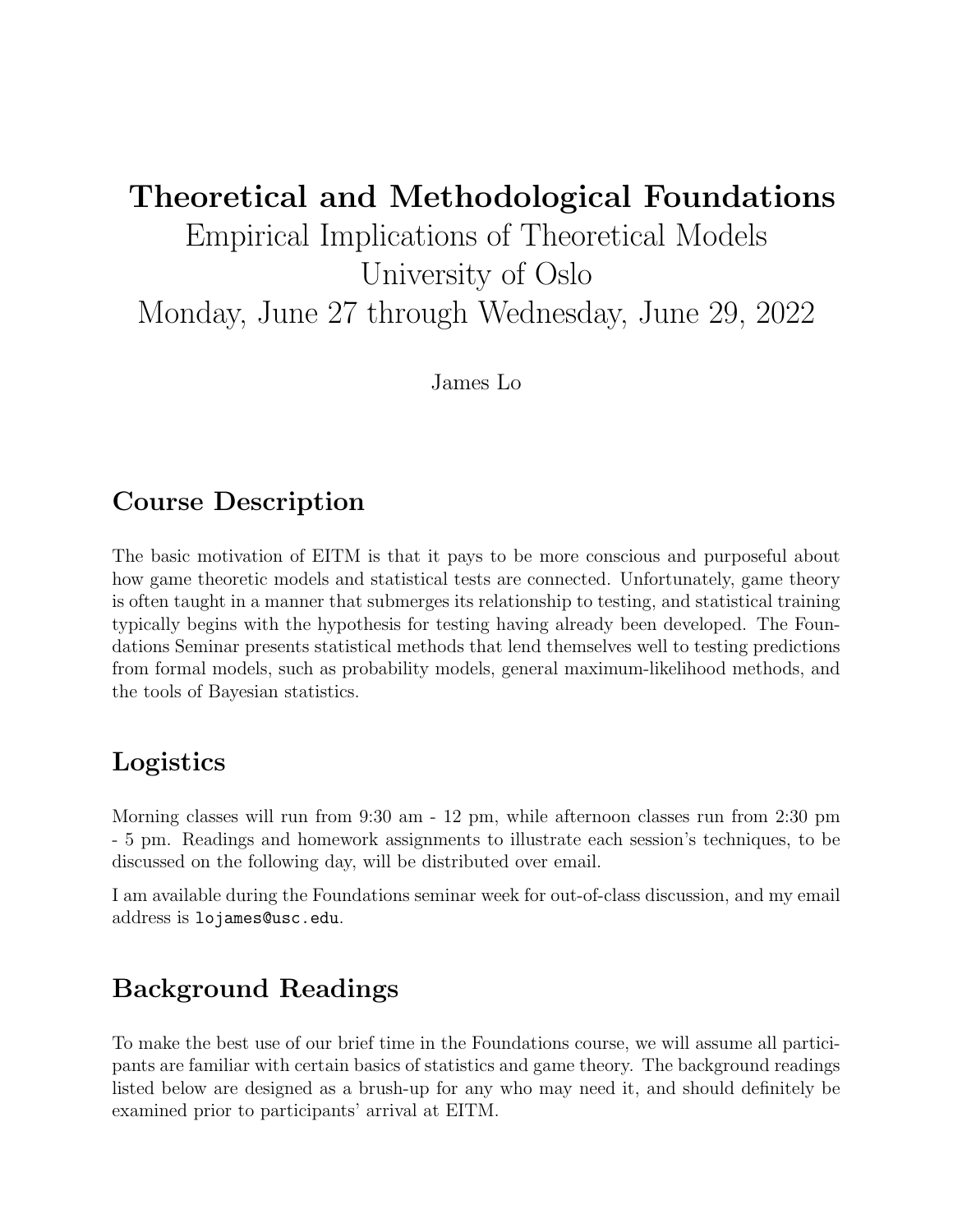Moreover, students should read in advance the material covered in each unit of the course schedule. Time during the course can thus be spent re-reading important materials, and implementing some of the techniques developed in the class. "Further readings," however, can be postponed indefinitely.

For both background and covered readings, I have provided guidance to what is important. We will draw from these readings throughout the sessions. In the course schedule below, note the particularly salient readings for the session.

### Background Readings: Mathematical Statistics

DeGroot, Morris H., and Mark J. Schervish. 2002. Probability and Statistics, Third Edition. Reading, MA: Addison-Wesley.

This is an excellent introduction to mathematical statistics. It covers the basics of probability and distribution theory, statistical inference (from both frequentist and Bayesian perspectives), and simulation. Students should focus on Chapters 1-4 (probability and distribution theory), Chapter 6 (on Bayesian inference and maximum likelihood), Chapters 7 and 8 (on confidence intervals and hypothesis testing), and Chapter 11 (on simulation). Except for Section 11.4, the sections noted as optional can be skimmed.

## R Programming Language

R Development Core Team. 2012. An Introduction to R. http://www.r-project.org.

We will be using the R Langauge for Statistical Computing throughout the Institute. R is an extremely flexible environment which can be used flexibly for many types of analyses, including simulation, model fitting, and graphing. R is also open-source free software, and is available for Windows, MacOS, and various versions of unix, and can be downloaded from the web. R is not a menudriven canned statistical package, but rather an environment that is easily used to perform all kinds of analysis. Of course many commonly used tools have been implemented in R, but the real utility of the language is its ability to easily implement non-standard models and simulations by hand. All students should work through this document to familiarize themselves with R before arriving at EITM.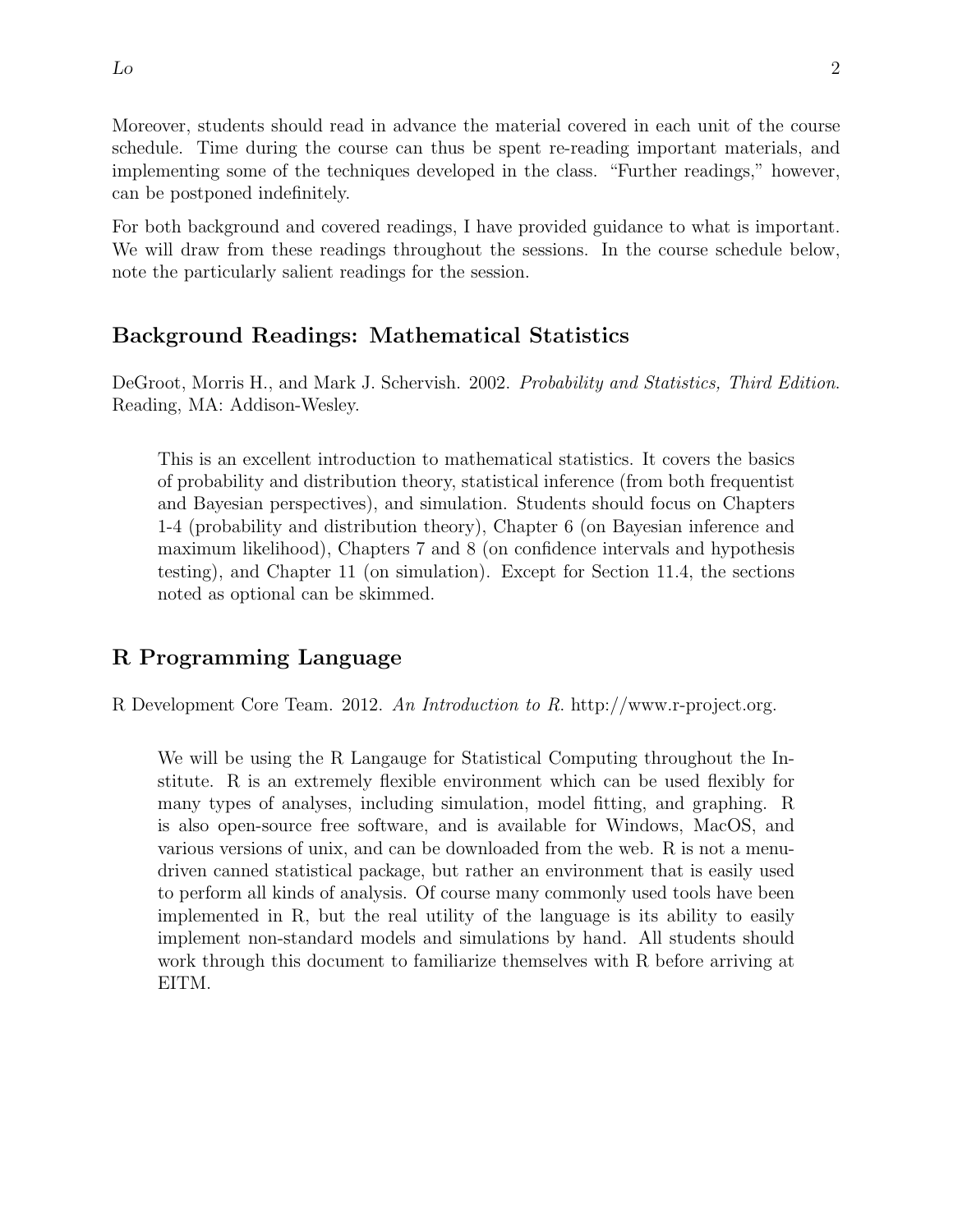# Course Schedule

### Monday morning: Probability and probability models

- Random Variables and Distributions
- Joint and Conditional Distributions
- Bayes Theorem
- Probability Models

Readings: DeGroot and Schervish (2000), Chapter 3, all; Chapter 5, Sections 1, 2, 4, 6, 9, and 12. Skim Chapters 1, 2, and 4.

#### Monday afternoon: Maximum likelihood methods

- The logic of maximum likelihood
- Statistical inference and maximum likelihood
- Maximum likelihood for a battle of the sexes game

Readings: DeGroot and Schervish (2000), Chapter 6, Sections 1, 5, and 6; Chapter 10, Sections 1-3. Skim remainder of Chapter 6, and Chapters 7 and 8.

#### Tuesday morning: Bayesian statistics

- Introduction to Bayesian statistics
- Model adequacy and non-nested model testing

#### Readings:

- DeGroot and Schervish (2000), remainder of Chapter 6
- Andrew D. Martin. 2008. "Bayesian Analysis." The Oxford Handbook of Political Methodology (Janet M. Box-Steffensmeier, Henry E. Brady, and David Collier, eds.). Oxford: Oxford University Press.
- Edward Greenberg. 2008. *Introduction to Bayesian Econometrics*. Cambridge University Press, Chapters 2-4.